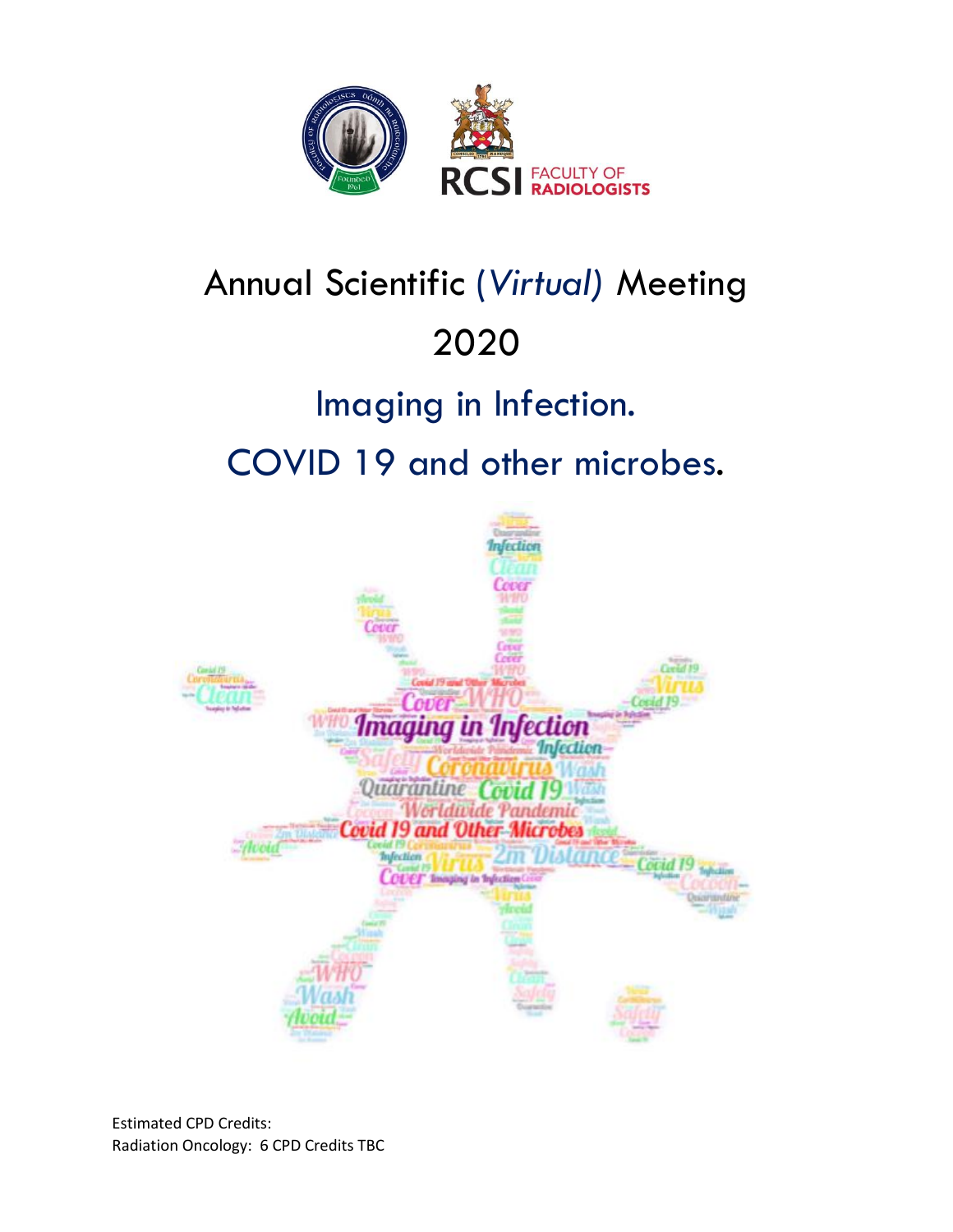

### **Radiation Oncology Programme**

### **Friday 2nd October**

| 0900 | <b>Welcome Address</b>                          |
|------|-------------------------------------------------|
| 0915 | <b>Session 1: St Luke's Registrars Prize</b>    |
| 1115 | Coffee Break                                    |
| 1145 | <b>Session 2: Fellows/Trainees Abroad</b>       |
| 1300 | Lunch Break                                     |
| 1400 | <b>Session 3: Radiation Oncology Update</b>     |
| 1600 | Coffee Break                                    |
| 1615 | <b>Session 4: Keynote Address</b>               |
| 1645 | <b>Awarding of Medals &amp; Closing Remarks</b> |
| 1700 | <b>End of Day</b>                               |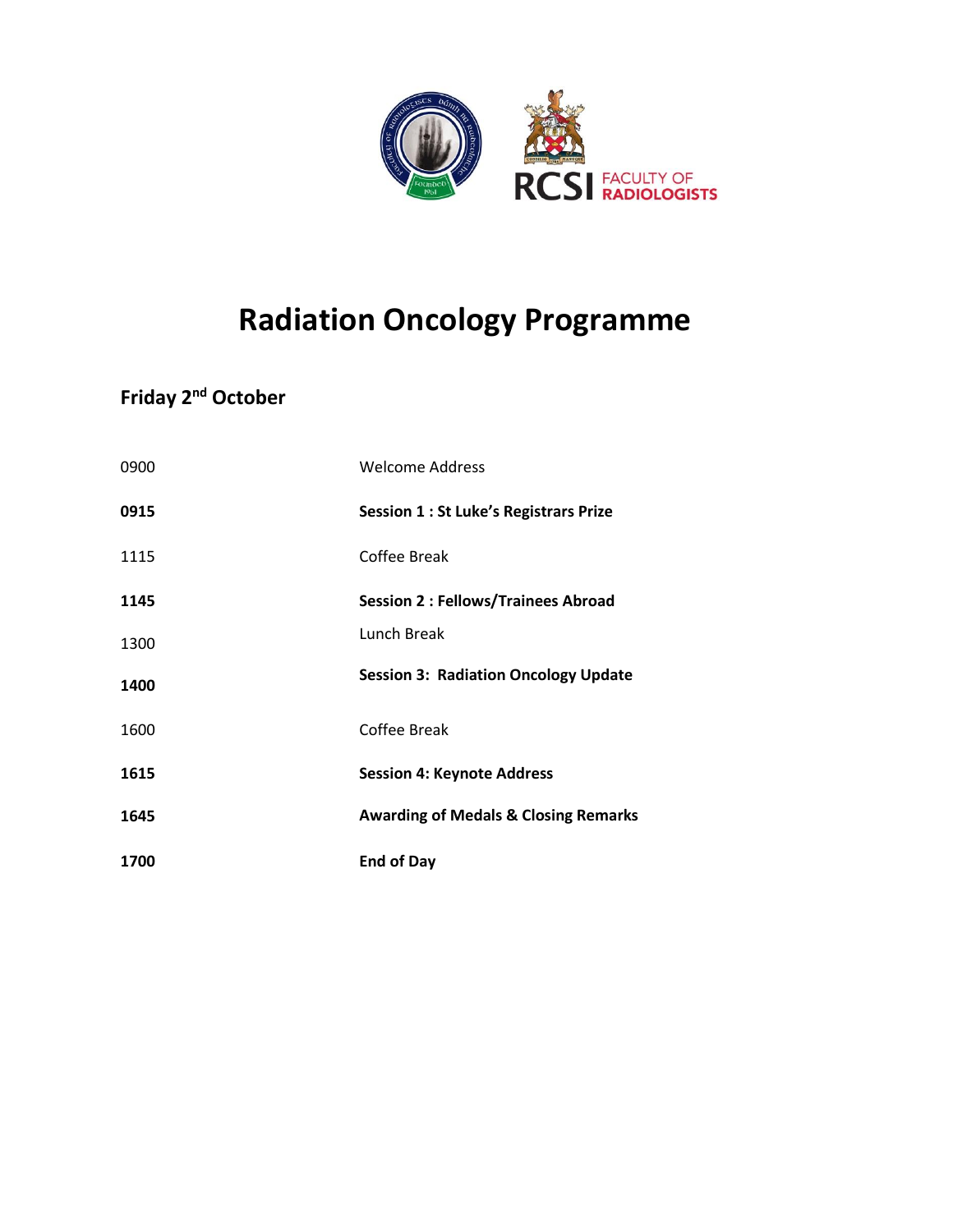### **Radiation Oncology Programme**

### **Friday 2nd October**

Estimated CPD Credits: 6 Credits

| 0900-0905 | <b>Welcome Address</b>                         | Dr Peter Kavanagh, | Faculty of     |
|-----------|------------------------------------------------|--------------------|----------------|
|           |                                                | Dean               | Radiologists   |
| 0905-1115 | <b>Session 1: St Luke's Registrars Prize</b>   |                    |                |
|           | Host / Moderator:                              | Dr Orla McArdle    | St Luke's      |
|           |                                                |                    | Radiation      |
|           |                                                |                    | Oncology       |
|           |                                                |                    | <b>Network</b> |
|           | Judges:                                        | Dr Moya Cunningham |                |
|           | Consultants from SLRON / UHG/CUH               | Dr Nazir Ibrahim   |                |
|           |                                                | Dr Kathy Rock      |                |
| 0905-0915 | Implementation of a self-                      | Dr Orla Houlihan   | St Luke's      |
|           | administered patient health history            |                    | Radiation      |
|           | questionnaire in a Radiation Oncology          |                    | Oncology       |
|           | department during COVID-19.                    |                    | <b>Network</b> |
| 0915-0925 | Validation of the Bladder Neck as an           | Dr Neil Wallace    | St Luke's      |
|           | important OAR at prostate seed                 |                    | Radiation      |
|           | brachytherapy based on D2cc: A                 |                    | Oncology       |
|           | single-institution, retrospective              |                    | Network        |
|           | review                                         |                    |                |
| 0925-0935 | FAST-FORWARD radiotherapy -                    | Dr Elaine Quinlan  | Galway         |
|           | resource implications of rapid                 |                    | University     |
|           | implementation during the COVID-19             |                    | Hospital       |
|           | pandemic                                       |                    |                |
| 0935-0945 | Rapid clinical implementation of               | Dr Killian Nugent  | Galway         |
|           | FAST-FORWARD during COVID 19:                  |                    | University     |
|           | prospective report of acute toxicity           |                    | Hospital       |
| 0945-0955 | <b>Evaluation of a Rapid Access Palliative</b> | Dr Sinéad Cleary   | St Luke's      |
|           | Radiotherapy Clinic                            |                    | Radiation      |
|           |                                                |                    | Oncology       |
|           |                                                |                    | Network        |
| 0955-1005 | COVID 19 outbreak in St. Luke's! What          | Dr James Diedrich  | St Luke's      |
|           | have we learnt?                                |                    | Radiation      |
|           |                                                |                    | Oncology       |
|           |                                                |                    | Network        |
| 1005-1015 | Therapeutic Outcomes post                      | Ms Melissa Dixon   | University     |
|           | Radioactive Iodine (I-131) Therapy for         |                    | College Cork   |
|           | Overactive Thyroid Disease - a                 |                    |                |
|           | retrospective descriptive study.               |                    |                |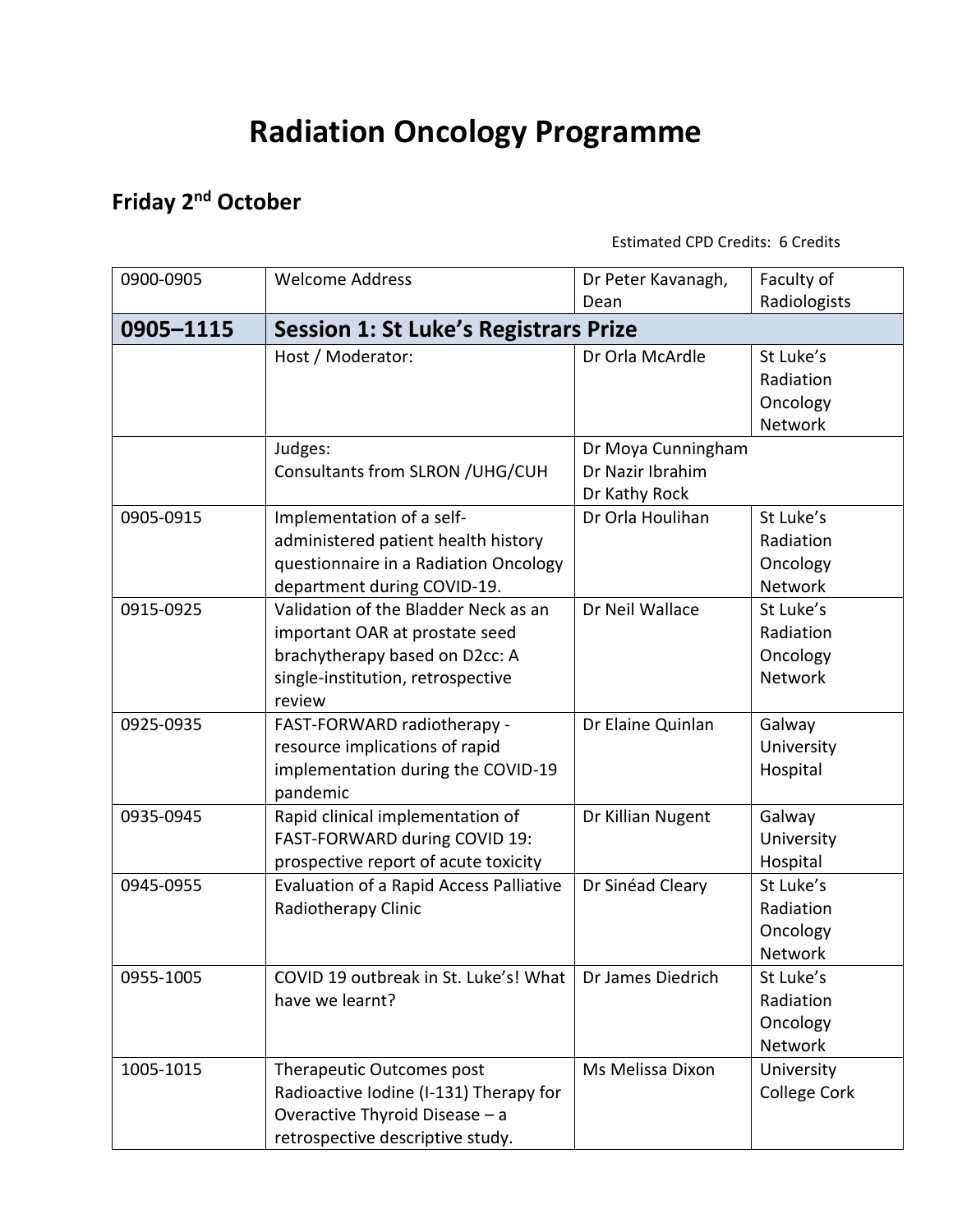| 1015-1025 | An Exploration of Survival and<br>Involvement of Specialist Palliative<br>Care Services in Patients Receiving<br>Palliative Radiotherapy.                                                 | Dr Cian O'Leary                           | St Luke's Hospital                                          |
|-----------|-------------------------------------------------------------------------------------------------------------------------------------------------------------------------------------------|-------------------------------------------|-------------------------------------------------------------|
| 1025-1035 | Improving Weekend Patient Handover<br>in Radiation Oncology: A quality<br>improvement project                                                                                             | Dr Emma Connolly                          | St Luke's<br>Radiation<br>Oncology<br>Network               |
| 1035-1050 | <b>Judging Panel Consult</b>                                                                                                                                                              |                                           |                                                             |
| 1050-1100 | Practice Based Learning Presentation:<br>In patients diagnosed with rectal<br>cancer undergoing neoadjuvant<br>chemoradiotherapy, does addition of<br>boost improve oncological outcomes? | Dr Geraldine<br>Murphy<br>Medal winner    | Cork University<br>Hospital                                 |
| 1115-1140 | <b>Coffee Break and Poster Viewing!</b>                                                                                                                                                   |                                           |                                                             |
| 1140-1145 | Announcement of the winners of the<br><b>Registrar Medal and the Best poster</b>                                                                                                          |                                           |                                                             |
|           | Medal                                                                                                                                                                                     |                                           |                                                             |
| 1145-1300 | <b>Session 2: Fellows/Trainees Abroad</b>                                                                                                                                                 |                                           |                                                             |
|           | Host:<br>Moderator:                                                                                                                                                                       | Dr Guhan<br>Rangaswamy<br>Dr Orla McArdle | St Luke's<br>Radiation<br>Oncology                          |
| 1145-1205 | Advancing Thoracic Radiotherapy: A<br>view from Princess Margaret                                                                                                                         | Dr Richard Moore                          | Network<br>Princess<br>Margaret Cancer<br>Centre            |
| 1205-1225 | Stereotactic radiotherapy for spine<br>metastases: who, why and how                                                                                                                       | Dr Siobhra O'Sullivan                     | St. Luke's<br>Institute of<br>Cancer Research               |
| 1225-1245 | <b>Future Directions for Salvage</b><br>Brachytherapy                                                                                                                                     | Dr Victoria Brennan                       | <b>Memorial Sloan-</b><br><b>Kettering Cancer</b><br>Center |
| 1245-1300 | Q&A                                                                                                                                                                                       |                                           |                                                             |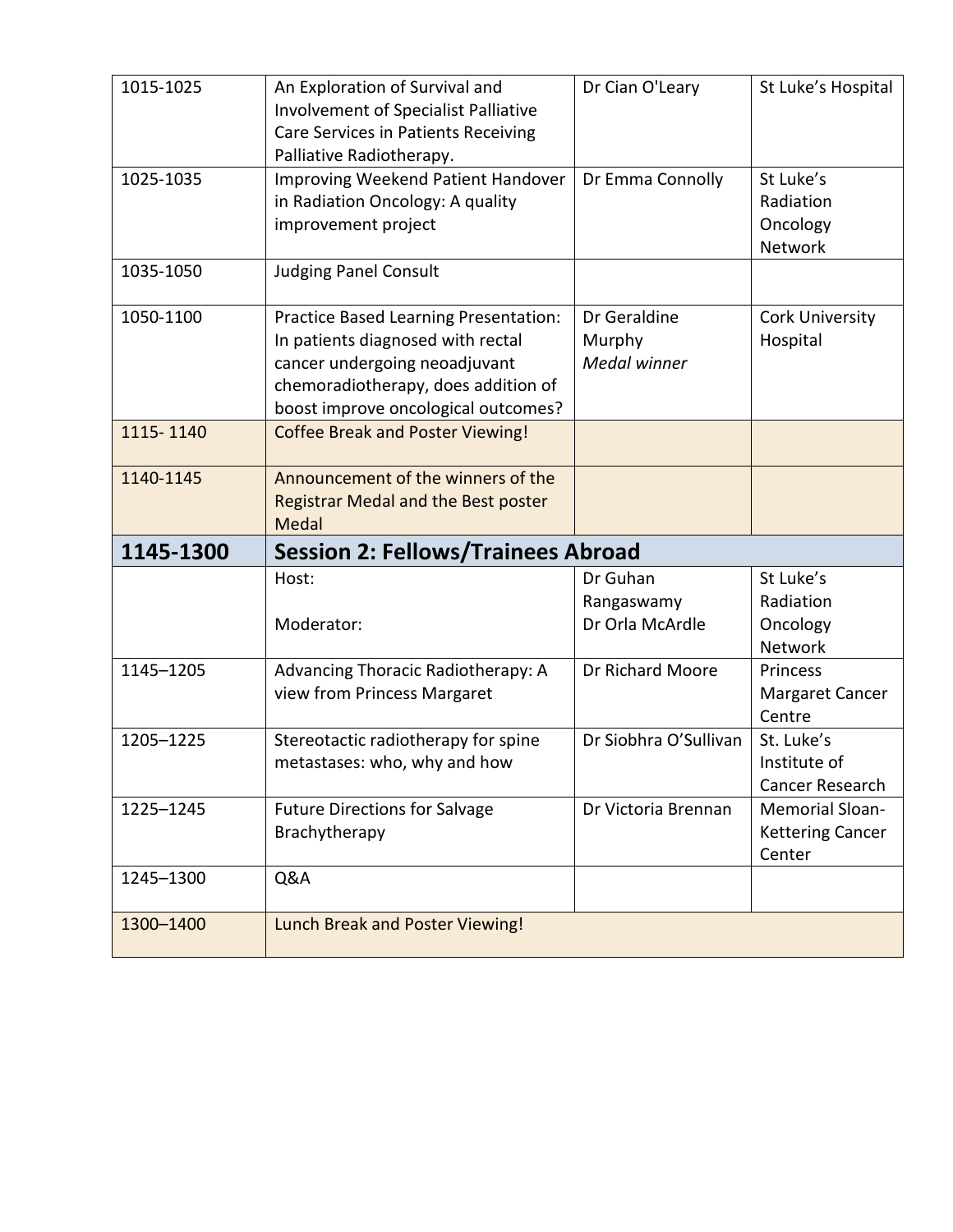| 1400-1600   | <b>Session 3: Radiation Oncology Update</b>                                   |                                  |                                                                                    |  |
|-------------|-------------------------------------------------------------------------------|----------------------------------|------------------------------------------------------------------------------------|--|
|             | Host:<br>Moderator:                                                           | Dr Kathy Rock<br>Dr Orla McArdle | Cork University<br>Hospital / St<br>Luke's Radiation<br>Oncology<br><b>Network</b> |  |
| 1400-1425   | Breast Cancer Radiotherapy: more<br>change to come?                           | Dr Fran Duane                    | St. Luke's<br>Radiation<br>Oncology<br><b>Network</b>                              |  |
| 1425-1450   | Update on management of GI<br>Malignancies                                    | Dr Moya<br>Cunningham            | St. Luke's<br>Radiation<br>Oncology<br>Network                                     |  |
| 1450-1515   | Recent advances and future<br>developments in Prostate cancer<br>radiotherapy | Dr Ciara Lyons                   | <b>Cork University</b><br>Hospital                                                 |  |
| 1515-1540   | Game changers in Gynae                                                        | Dr Charles Gillham               | St. Luke's<br>Radiation<br>Oncology<br>Network                                     |  |
| 1540-1600   | Q&A                                                                           |                                  |                                                                                    |  |
| 1600-1615   | <b>Coffee Break</b>                                                           |                                  |                                                                                    |  |
| 1615-1645   | <b>Session 4: Keynote Address</b>                                             |                                  |                                                                                    |  |
|             | Host:<br>Moderator:                                                           | Dr Kathy Rock<br>Dr Orla McArdle | Cork University<br>Hospital / St<br>Luke's Radiation<br>Oncology<br>Network        |  |
| 1615 - 1645 | The Role of the NCCP in Radiotherapy<br>during the COVID Pandemic             | Dr Aileen Flavin                 | Cork University<br>Hospital                                                        |  |
| 1645        | Awarding of medals<br><b>Closing remarks</b>                                  |                                  |                                                                                    |  |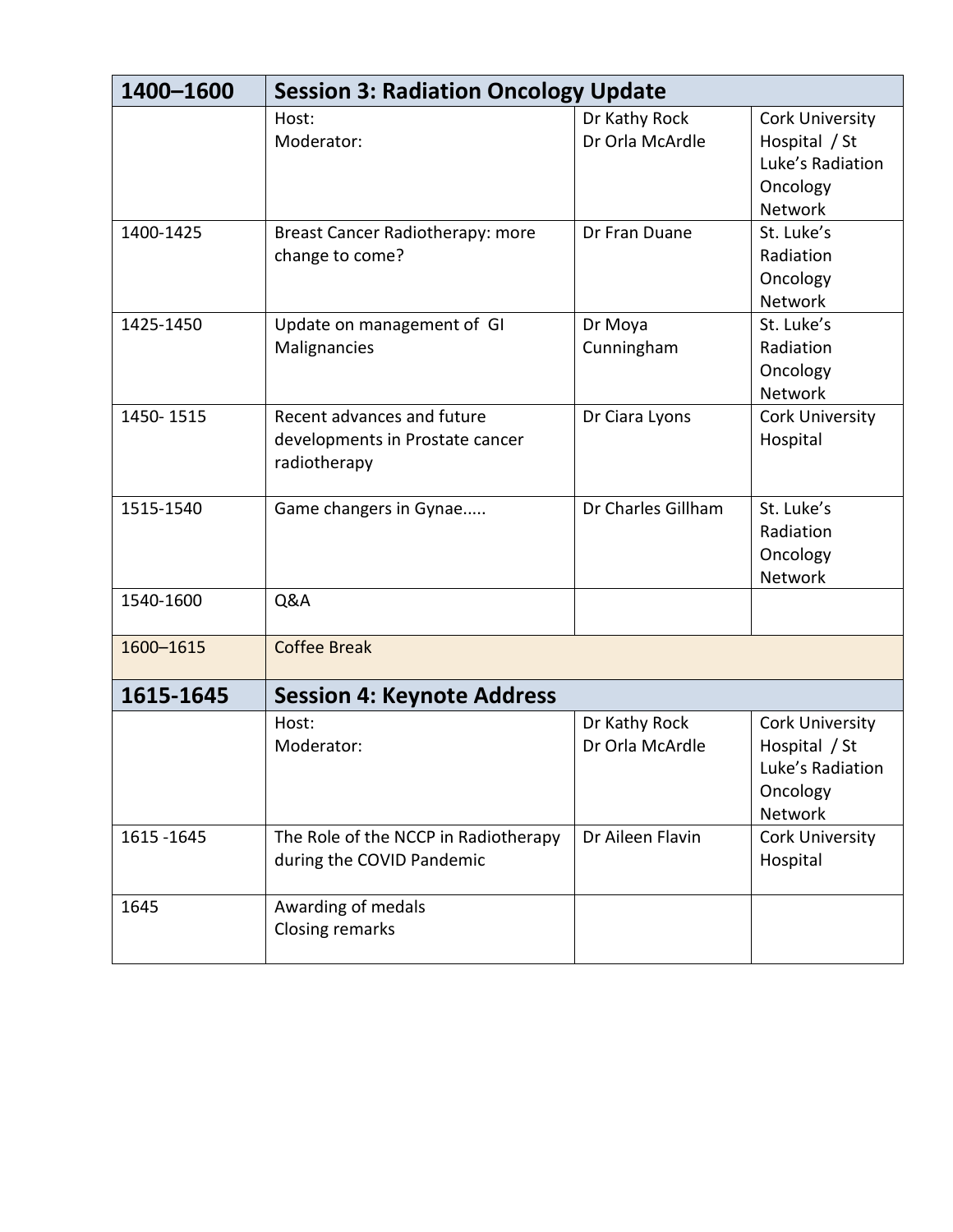#### **RADIATION ONCOLOGY POSTER PRESENTATIONS**

Control No. ASM20-RO-P-01 **EWS in Prostate Clinic – Not the Early Warning Score!!** *M McNulty, J Gaffney, Radiation Oncology, Galway University Hospital, Galway*

Control No. ASM20-RO-P-02 **A rare case of spinal paraganglioma treated with stereotactic radiotherapy** *F Prendergast, G Rangaswamy, C Faul St. Luke's Radiation Oncology Network, Dublin, Ireland*

Control No. ASM20-RO-P-03 **Primary CNS Melanoma – A rare entity! A case report and review of literature** *F Prendergast, G Rangaswamy, C Faul St. Luke's Radiation Oncology Network, Dublin, Ireland*

Control No. ASM20-RO-P-04 **An Eye for An I(MRT): A Challenging Case of Optic Nerve Sheath Meningioma** *J. Diedrich, G. Rangaswamy, C. Faul, Radiation Oncology, St. Luke's Radiation Oncology Network, Dublin*

#### Control No. ASM20-RO-P-05

**Pulmonary metastases from an Atypical Meningioma! A case report and review of literature** *Aisling M Glynn, Guhan Rangaswamy, John Lenihan, Clare Faul St. Luke's Radiation Oncology Network, Dublin*

Control No. ASM20-RO-P-06 **Subacute brainstem injury secondary to radiotherapy for Craniopharyngioma** *H. O'Driscoll, G. Rangaswamy, C. Faul, St Luke's Radiation Oncology Network, Dublin*

Control No. ASM20-RO-P-07 **Radiotherapy in recurrent myxopapillary ependyoma with multiple spinal metastases: A case report and review of the literature** *H.,O'Driscoll, G. ,Rangaswamy, C., Faul St Luke's Radiation Oncology Network, Dublin*

Control No. ASM20-RO-P-08 **Subungal squamous cell carcinoma of the thumb- implications for patient setup and radiotherapy planning: A case report** *N O'Dwyer, K Olden, K Rock Cork University Hospital, Cork*

Control No. ASM20-RO-P-09 **Challenges in the management of squamous cell carcinoma of the urothelial tract: case series and review of the literature** *Geraldine Murphy, Moya Cunningham St Luke's Radiation Oncology Network, Dublin*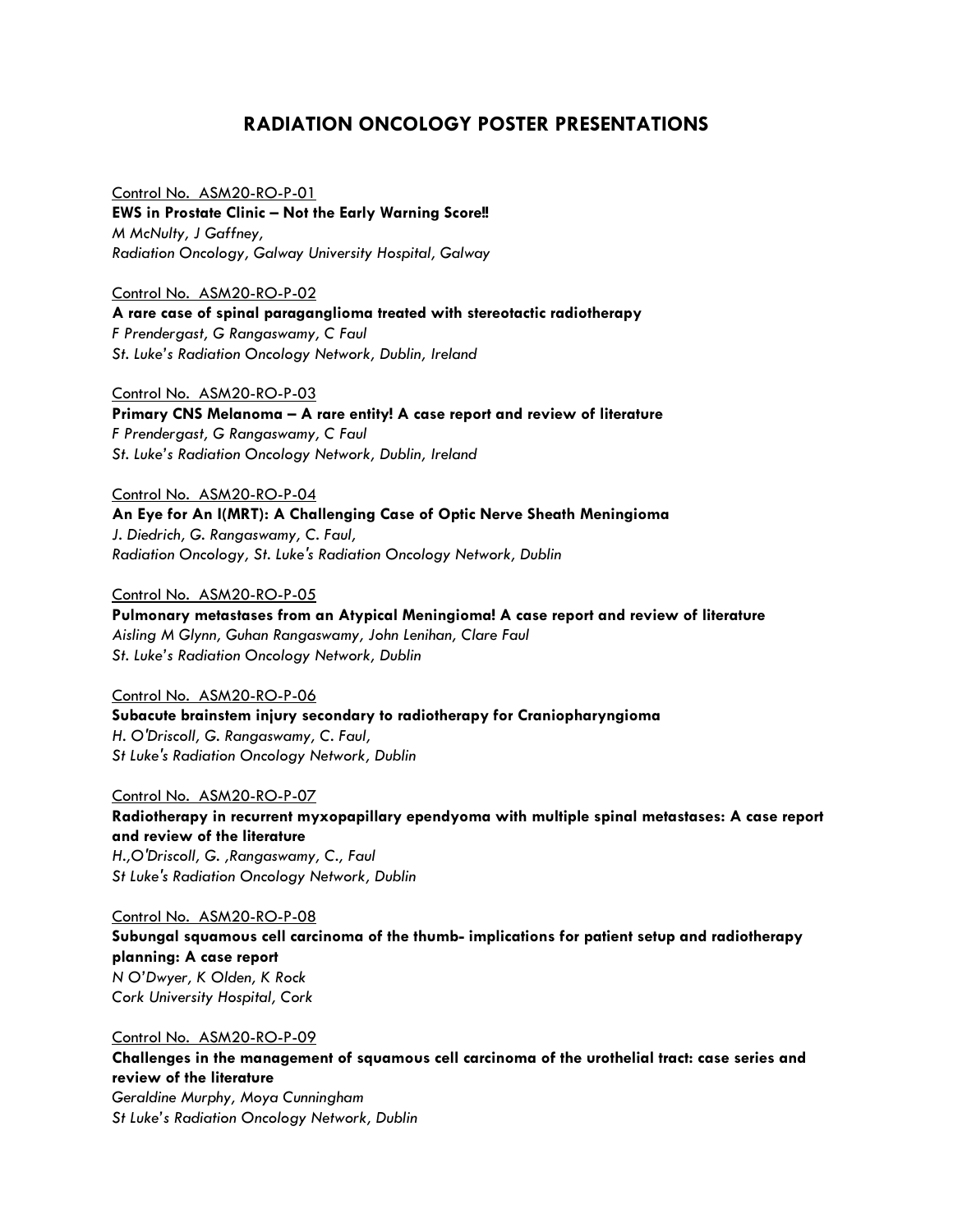#### Control No. ASM20-RO-P-10

**Primary central nervous system lymphoma: a case series and review of literature** *J Lenihan, G Rangaswamy, C Faul, St Luke's Radiation Oncology Network, Dublin*

#### Control No. ASM20-RO-P-11

**A dramatic response to vismodegib as a precursor agent to radiotherapy in the treatment of a large basal cell carcinoma of the neck** *Paul Reddy, Charles Gilham,* 

*St Luke's Department, St James's Hospital, Dublin 8*

Control No. ASM20-RO-P-12 **Case Series: Radiotherapy treatment of Desmoid Fibromatosis, a single center experience** *E Gallagher, N Wallace, C Gillham St Luke's Hospital Rathgar*

#### Control No. ASM20-RO-P-13

**A case of radiotherapy for locally-advanced breast cancer on a background of Mantle-field irradiation; a visual guide to the treatment challenges.**

*J Trousdell, N Wallace, J Coffey St Luke's Radiation Oncology Network , Dublin*

Control No. ASM20-RO-P-14

**The role of SABR in oligometastatic lymph node recurrence** *J Trousdell, R McDermott St. Luke's Radiation Oncology Network, St. James' Hospital*

Control No. ASM20-RO-P-15

**The role of radiotherapy in Kaposi's sarcoma – an illustrated case report and discussion of aetiology and treatment** *Eva Ruane, Neil Wallace, Charles Gillham*

*St. Lukes Radiation Oncology Network, Dublin*

Control No. ASM20-RO-P-16

**Redesigning the radiotherapy electronic treatment request form; a quality improvement project.** *J Trousdell, N Coyle, J Rogers, S French, O McArdle, St. Luke's Radiation Oncology Network (SLRON), Dublin* 

Control No. ASM20-RO-P-17

**St Luke's Radiation Oncology Network; Audit on time from Surgery to Post-operative Radiotherapy in Head & Neck Squamous Cell Carcinoma**

*J O'Shea, S Brennan, St Luke's Radiation Oncology Network, Dublin*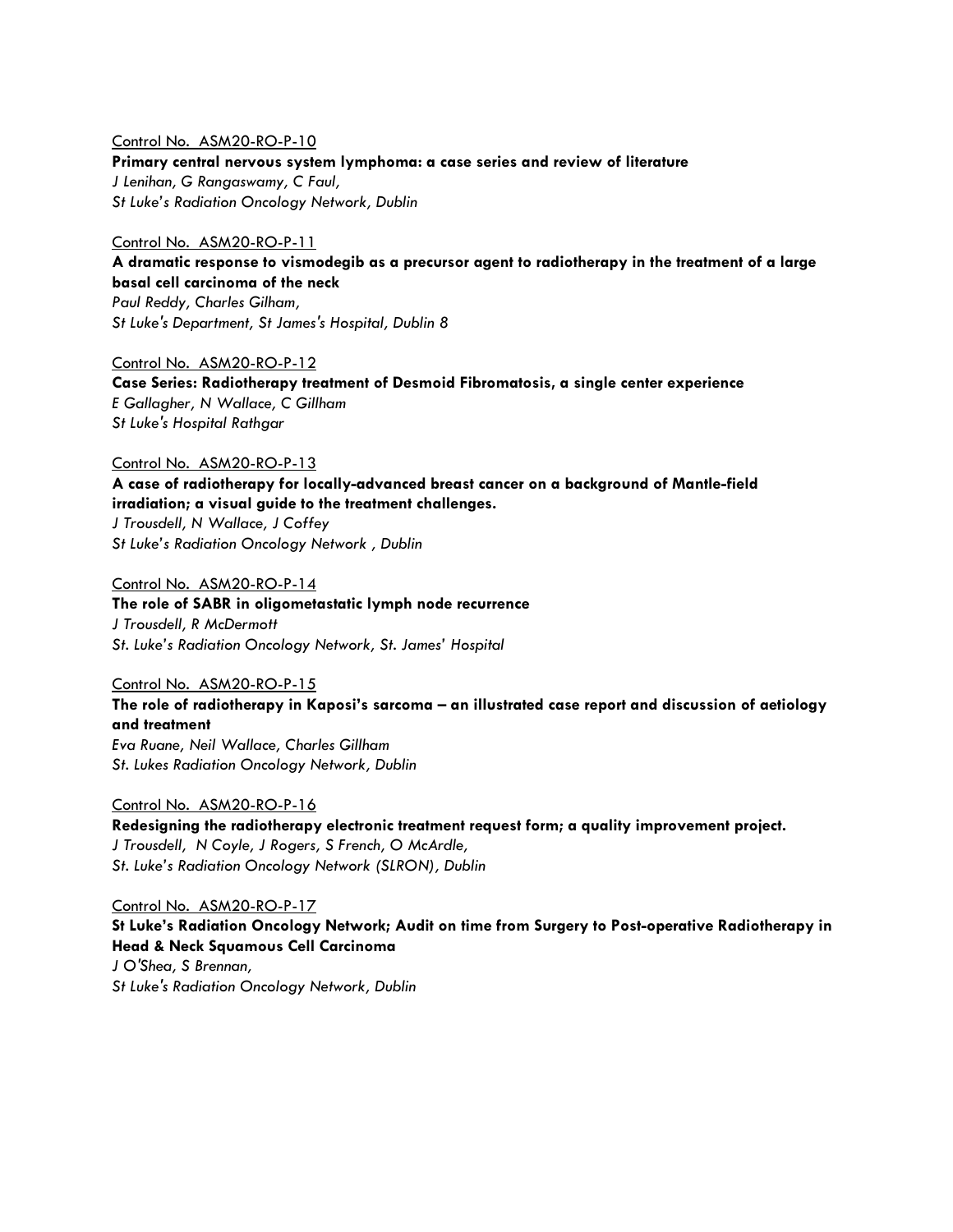#### Control No. ASM20-RO-P-18

#### **Concordance of MRI PI-RADS lesions and Gleason score on Transperineal biopsy: A retrospective review**

*M. O'Connell, O. Houlihan, C. A. Lyons, K. O'Regan, D. Kelly, J. Sammon, J. Buckley, N. Mayer, S. Prendeville, F. O'Brien, K. O'Connor, M. F. Jamaluddin. Department of Radiation Oncology, Cork University Hospital, Cork, Ireland Department of Radiology, C*

#### Control No. ASM20-RO-P-20

**Salvage SABR: In-field retreatment for NSCLC** *Aoiffe Magner, 2P.Thirion , <sup>2</sup>L. Keenan SLRON, Rathgar SLRON, St James*

#### Control No. ASM20-RO-P-23

**The Implementation of a COVID-19 swab clinic to minimise radiation therapy treatment gaps** *D Browne, R McDermott St Luke's Radiation Oncology Network, St Luke's, Rathgar*

#### Control No. ASM20-RO-P-24

**Salvage radiotherapy for isolated Paraaortic nodal recurrence following definitive treatment for cervical cancer - A single institution experience**

*J Nicholson, O Boychak St Luke's Radiation Oncology Network, Dublin*

#### Control No. ASM20-RO-O-01

#### **Stereotactic Ablative Radiotherapy for Early Stage Lung Cancer and Lung Oligometastases: A Single Centre Experience in New Zealand**

*Rebecca Geary, Nur Azri Bin Haji Mohd Yasin, Charles De Groot, Frank Lin, Deborah Whalley, Ziad Thotathil. Waikato Hospital, New Zealand*

#### Control No. ASM20-RO-O-03

#### **Anaplastic Thyroid Cancer: Outcomes of Trimodal Therapy**

*Orla Houlihan 1, Adrinda Sharifah 2, Richard Moore 1, Seamus O'Reilly 3, Linda Feeley 4,5, Patrick Sheahan 2,5, Kathy Rock 1,5 Department of Radiation Oncology, Cork University Hospital, Cork Department of Otolaryngology - Head and Neck Surgery, South Infirmary Victoria University Hospital, Cork Department of Medical Oncology, South Infirmary Victoria University Hospital, Cork Department of Pathology, Cork University Hospital, Cork ENTO Research Institute, College of Medicine and Health, University College Cork*

#### Control No. ASM20-RO-O-07

#### **Effects of percutaneous endoscopic gastrostomy placement on nutritional status and admission rates in head and neck cancer patients undergoing radical radiotherapy; a retrospective analysis.**

*M. O'Connell, F. Muldoon, J. Murphy, D. Kavanagh, M. F. Jamaluddin, K. Rock, C. A. Lyons*

*<sup>1</sup> Department of Radiation Oncology, Cork University Hospital, Cork, Ireland*

*<sup>2</sup> Department of Nutrition and Dietetics, Cork University Hospital, Cork, Ireland*